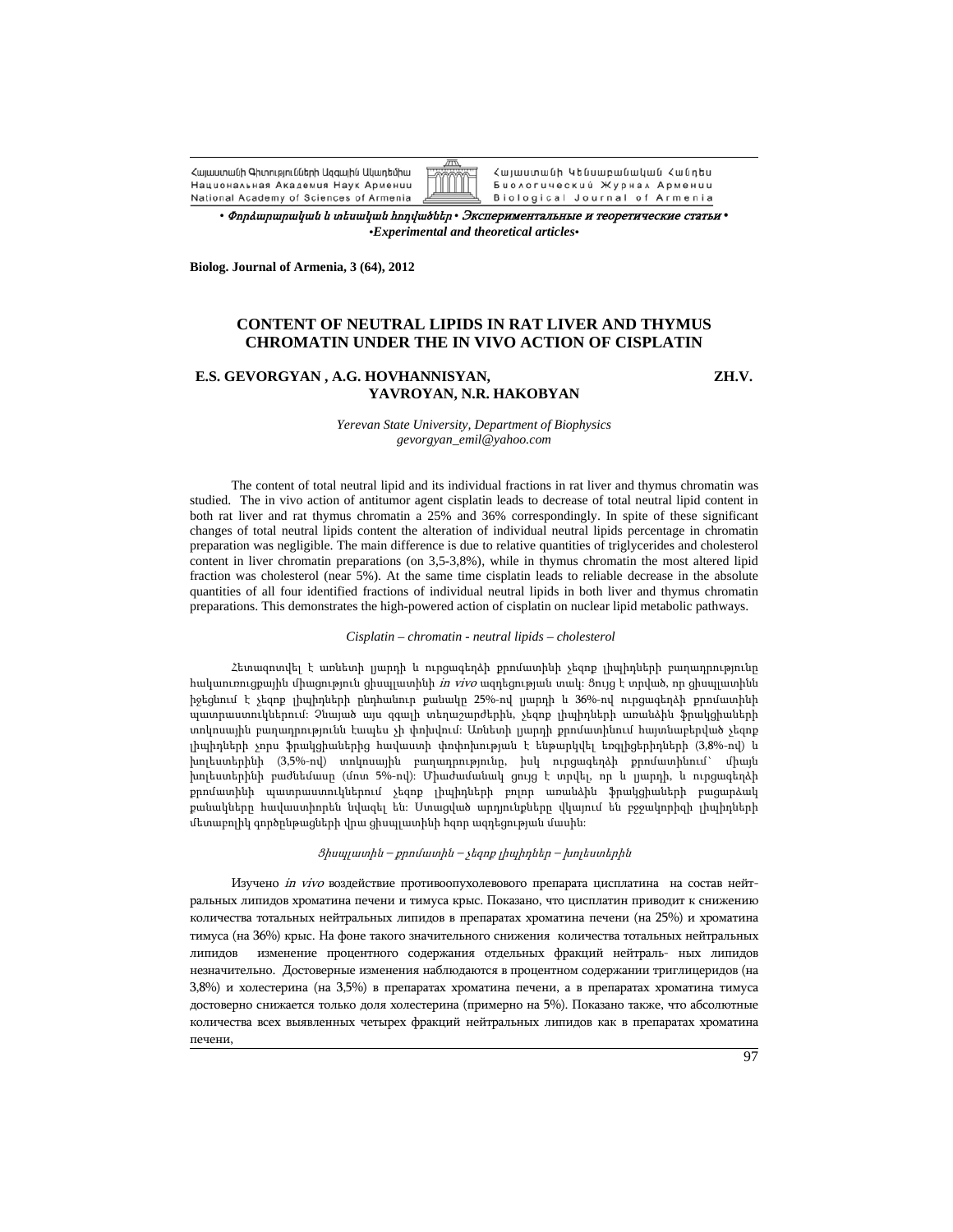жаются после воздействия цисплатина. Полученные результаты свидетельствуют о мощном воздействии цисплатина на внутриядерные процессы метаболизма липидов.

## Цисплатин – хроматин – нейтральные липиды – холестерин

The presence of lipids, phospholipids and neutral lipids, as a component of chromatin is now well demonstrated [1, 2, 8, 11]. It was shown that phospholipids predominantly were bound to histones while various neutral lipids were predominantly associated tp different components of chromatin. Thus, most tryglycerides were bound to histones and some of them were associated to non-histone proteins and DNA; most free cholesterol was DNA-bound and a small amount was associated to histones and non-histone proteins. So, DNA is enriched in cholesterol and its esters, free fatty acids and triglycerides; non-histone proteins are enriched in triglycerides and free cholesterol; histones are enriched in triglycerides [8, 12]. These data confirm the role of chromatin neutral lipids in main functions of nuclei – replication and transcription and therefore, any alteration in neutral lipids fractions quantity may be of importance.

On the other hand the cisplatin (cis-diamminedichlorplatinum) is well known effective antitumor agent which is clinically used as adjuvant therapy of cancers aiming to induce tumor cells death [6, 7, 9]. It is also well known that cisplatin has a number of possible targets in cells but the major target for it is DNA – the main component of chromatin. So, the knowledge about cisplatin sensitivity of chromatin-bound neutral lipids might contribute to a better understanding the cisplatin antitumor action mechanisms, which will be favorable to harmless course of chemotherapy. In this paper the changes of total neutral lipid content of chromatin preparations from rat liver and thymus cells as well as the relative alterations of individual neutral lipids, and absolute changes their quantities after the in vivo action of cisplatin were described.

*Materials and methods.* The experiments were carried out on albino rats (120-150g weight). Cisplatin was injected peritoneal in concentration of 5 mg per 1000 g animal weight. Rats were decapitated after 24 hours of cisplatin injection. Rat liver nuclei were isolated by the method of Blober and Potter [5] and nuclear fraction of thymus – by the method of Allfrey et al [3]. Chromatin was isolated by the method of Umansky et al [13]. Lipid extraction was carried out by Bligh and Dayer [4]. The fractionation of neutral lipids was carried out by micro thin layer chromatography (micro TLC) using L silicagel, 6x9 sm2 plates with the thickness of layer 5-7 mcm, using diethyl ester – petroleum ester – formic acid in ratio 40:10:1 as a dividing mixture. After the chromatography the plates were dried up at  $20^{\circ}\text{C}$  and were treated by 10% H<sub>2</sub>SO<sub>4</sub>. Then, the elaborated plates were heated at  $180^{\circ}\text{C}$  for 15 min. The quantitative estimation of separated and specific died phospholipids was carried out by special computer software FUGIFILM Science Lab 2001 Image Gauge V 4.0, which was destined for densitometry. Obtained results were treated by statistics.

*Results and Discussion.* It is well known that cisplatin, like some other platinum complexes, induces the tumor cell death by various mechanisms, by interactions with various cell targets [7]. Cisplatin's interaction with DNA, with nuclear proteins, with protein components of signal transduction systems are among them. In fact, only a small amount of cellular platinum (<1%) is bound to nuclear DNA, but it is enough to damage DNA and to induce the cell death [6, 7]. Cisplatin binds to DNA leading to the formation of inter- and intrastrand cross-links. These cross-links may hamper the DNA-lipid interactions. Changes of neutral lipids content in chromatin preparations after the in vivo ac-tion of cisplatin may be the result of such disturbance of these interactions. Total neutral lipid content (in mcg/g of tissue) in chromatin preparations of rat liver and thymus cells in baseline and after *in vivo* treatment of cisplatin was presented in fig.1. The lipids quantity in rat thymus chromatin is much more than that in liver chromatin and the percentage of changes of total neutral lipids content after the in vivo action of cisplatin is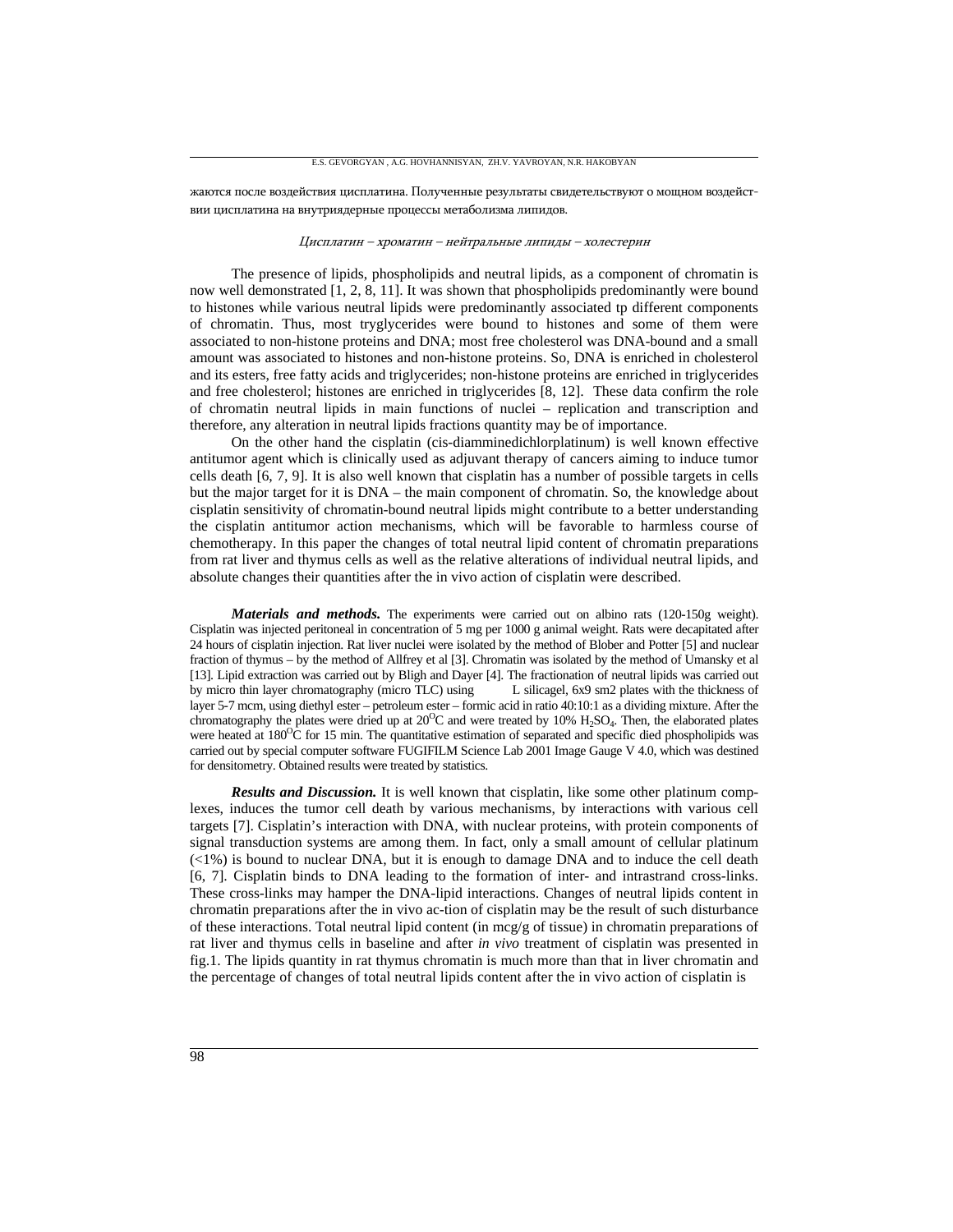distinct: a 36% decrease in rat thymus chromatin and 25% decrease in rat liver chromatin (fig.1). In all probability this is the consequence of differences in thymus and liver chromatin superstructure. It may be the result of the ability of DNA in thymus chromatin to form much more inter- and intrastrand cross-links with cisplatin.



Fig.1. Neutral lipid content (in micrograms per grams of tissue) in chromatin preparations of rat liver (A) and thymus (B) cells before (1) and after (2) the in vivo treatment of cisplatin.

The relative quantities and percentage of separate fractions of neutral lipids in chromatin preparations from liver and thymus cells after administration of cisplatin were demonstrated in tab.1 and 2. Four fractions of separate neutral lipids were revealed in both chromatin preparations. Free cholesterol and free fatty acids together composed over than 60% of total neutral lipids in liver chromatin preparations while the percentage of triglycerides was the most diminutive (6.6%, tab. 1). At the same time the percentage of cholesterol esters, free fatty acids and triglycerides was equal each other in thymus chromatin preparations while the percentage of cholesterol was the most great (37%, tab. 2). *In vivo* action of cisplatin led to reliable changes only of free cholesterol percentage in both chromatin preparations. Its percentage decreased in liver chromatin and on the contrary increased in chromatin of rat thymus (tab. 1 and 2). The alterations of relative quantities of rest fractions of neutral lipids were negligible and not reliable.

|                | Neutral lipids            | <b>Baseline</b>   |      | Cisplatin          |      |
|----------------|---------------------------|-------------------|------|--------------------|------|
|                |                           | Quantity in mcg.  | %    | Quantity in mcg.   | %    |
|                | Cholesterol               | $15.25 \div 0.38$ | 30.5 | $*13.50 \div 0.55$ | 27.0 |
| 2              | <b>Cholesterol Esters</b> | $12.65 \div 0.42$ | 25.3 | $11.50 \div 0.38$  | 23.0 |
| 3              | Free Fatty Acids          | $15.50 \div 0.53$ | 31.0 | $16.50 \div 0.47$  | 33.0 |
| $\overline{4}$ | Triglycerides             | $6.60 \div 0.78$  | 13.2 | $8.50 \div 0.46$   | 17.0 |
|                | Total                     | 50                | 100  | 50                 | 100  |
| * $p<0.05$     |                           |                   |      |                    |      |

**Table 1.** The relative content (in micrograms) and percentage of individual neutral lipids fractions in chromatin preparations of rat liver cells before and after the cisplatin action

These relative changes among the separate fractions of neutral lipids after the cisplatin action were demonstrated when we took equal amounts of lipids (50 mcg) both in baseline and cisplatintreated probes. Taking into consideration that in vivo administration of cisplatin leads to reliable decrease of total neutral lipids content in both rat liver and rat thymus chromatin a 25% and 36% correspondingly (fig.1) the necessity arises to determine the absolute changes of individual fractions of neutral lipids after cisplatin action. The quantities of all neutral lipid fractions in liver and thymus chromatin preparations decreases reliably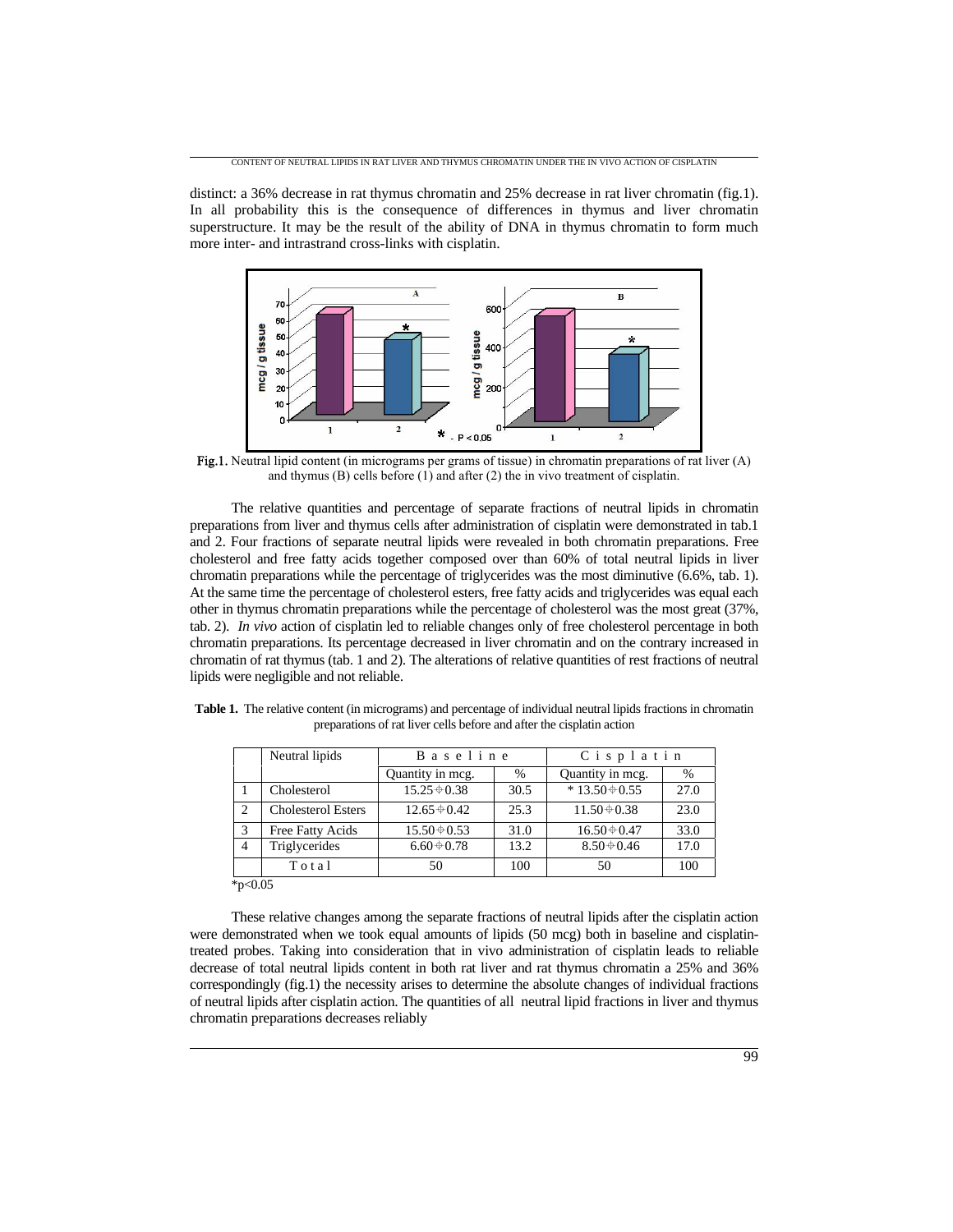which demonstrates the deep and multiform transformation of lipid metabolism in nuclei and particularly in chromatin caused by cisplatin (tab. 3).

|                   |                                                                | Cisplatin          |      |
|-------------------|----------------------------------------------------------------|--------------------|------|
| Quantity in meg.  | $\%$                                                           | Quantity in mcg.   | $\%$ |
| $18.75 \div 0.80$ | 37.5                                                           | $*21.20 \div 1.00$ | 42.4 |
| $10.00 \div 0.50$ | 20.0                                                           | $8.50 \div 0.20$   | 17.0 |
| $11.20 \div 0.40$ | 22.4                                                           | $10.30 \div 0.36$  | 20.6 |
| $10.05 \div 0.68$ | 20.1                                                           | $10.00 \div 0.90$  | 20.0 |
| 50                | 100                                                            | 50                 | 100  |
|                   | <b>Cholesterol Esters</b><br>Free Fatty Acids<br>Triglycerides |                    |      |

**Table 2.** The relative content (in micrograms) and percentage of individual neutral lipids fractions in chromatin preparations of rat thymus cells before and after the cisplatin action

 $*p<0.05$ 

**Table 3.** The quantities (in micrograms per gram of tissue) of individual neutral lipids fractions in chromatin preparations of rat liver and thymus cells before and after the cisplatin action (CH- cholesterol; CHE– cholesterol esters; FFA – free fatty acids; TG – triglycerides).

| # | Neutral lipids | Liver Chromatin                 |                    | Thymus Chromatin    |                    |
|---|----------------|---------------------------------|--------------------|---------------------|--------------------|
|   |                | <b>Baseline</b>                 | Cisplatin          | <b>Baseline</b>     | Cisplatin          |
|   | <b>CH</b>      |                                 | $*12,39+0,33$      |                     | $*144,16+7,42$     |
|   |                | $18,70 \text{ } \bigoplus 0.52$ |                    | $199,87 \div 17,63$ |                    |
| 2 | <b>CHE</b>     |                                 | $*10,55 \div 0,29$ | $106,60 + 9,40$     | $*57,80 \div 3,05$ |
|   |                | $15,52 \div 0,43$               |                    |                     |                    |
| 3 | <b>FFA</b>     |                                 | $*15.14 \div 0.41$ |                     | $*70.04 \div 3.63$ |
|   |                | $19,01 \div 0.53$               |                    | $119,39 \div 10,57$ |                    |
| 4 | TG             |                                 | $*7,80 \div 0,21$  | $107,14+9,45$       | $*68,00*3,50$      |
|   |                | $8,10 \div 0,22$                |                    |                     |                    |
|   | Total          | 61,33                           | 45,88              | 533,00              | 340,00             |

 $*p<0.05$ 

Taking into consideration that some neutral lipids: diglycerides, cholesterol and its esters (together with cardiolipin) play the key role in the supramolecular organization of chromatin [12] such a significant diminution of cholesterol and its esters quantities in liver chromatin preparations and tryiglycerides, cholesterol and its esters quantities in thymus chromatin preparations (tab. 4) indicate that one of the main in vivo effects of cisplatin concerns the disturbance of supramolecular organization of chromatin.

Nowadays it is well known that there exist two pools of DNA-bound lipids: loosely bound and tightly bound ones. The loosely bound lipids may act as linkers between DNA replicon transcription, whereas the tightly bound lipids may be the specific sites of attachment of DNA loops to the nuclear matrix [12]. The obtained results demonstrate that cisplatin in vivo effect led to decrease of quantities of both loosely and tightly bound lipids (tab. 3). This appreciable diminution of neutral lipids quantities under the antitumor agent cisplatin action is very important as during malignant transformation the ratio of neutral lipids to phospholipids increases dramatically and new fractions of neutral lipids appear [10,12].

So, bearing in mind that lipids of chromatin, especially glycerides and cholesterol, play a structural role and stabilize the supramolecular organization of chromatin the decreasing of neutral lipids quantities under the cisplatin action will promote the destroying the chromatin structure. Naturally, this will be accompanied by deep functional disturbances of nuclear functions.